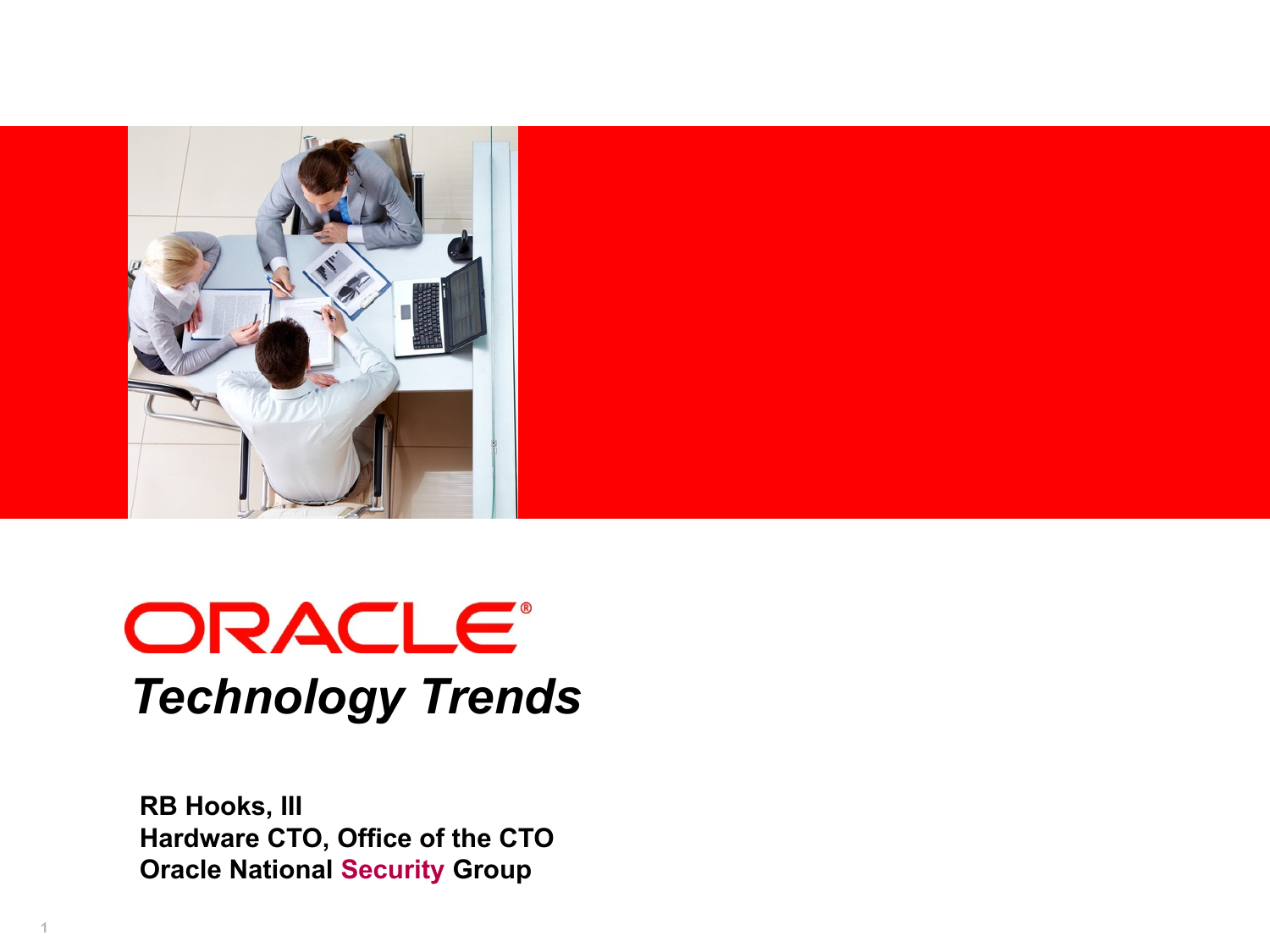## **Status of Disk Storage**

- **Displacement by flash technology for high IOPS**
- **Disk technology advances becoming more difficult**
	- **Future areal density increases will require new technology**
	- **Heat Assisted Magnetic Recording (HAMR), Bit Patterned Media (BPMR), Shingled Recording (SWR) or others**
	- **Require significant capital and R&D investment**

#### • **More and more industry consolidation**

- **Western Digital (50% HDD shipment share)** 
	- **Hitachi, IBM**
- **Seagate (40% HDD shipment share)** 
	- **Conner, Maxtor, Quantum, Samsung**
- **Toshiba (10% HDD shipment share)** 
	- **Fujitsu**









ORACLE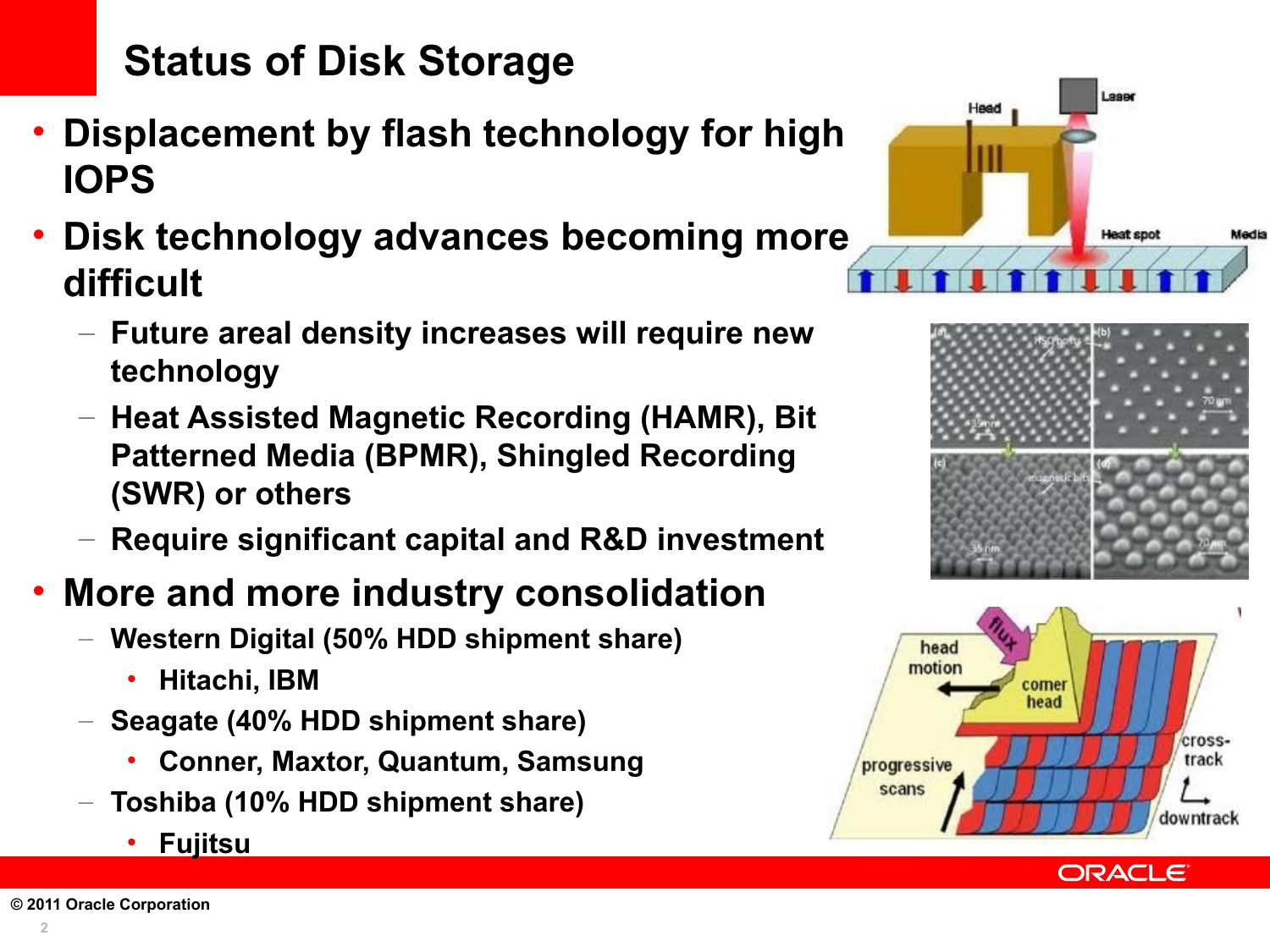#### **Tape Marches On – Capacity Example**



**4410 9310**





#### **1987**

- **6000 carts**
- **STK4480 .04 GB, 3MB/s**
- **1TB Capacity**
- **357 sq ft**
- **8200 lbs**

#### **1996**

- **6000 carts**
- **TimberLine 9490 1.6 GB, 18MB/s**
- **10TB Capacity**
- **357 sq ft**
- **8200 lbs**

#### **2011**

- **2 carts**
- **T10000C 5.0 TB, 240MB/s**
- **10TB Capacity**
- **0.3 sq ft**
- **1.2 lbs**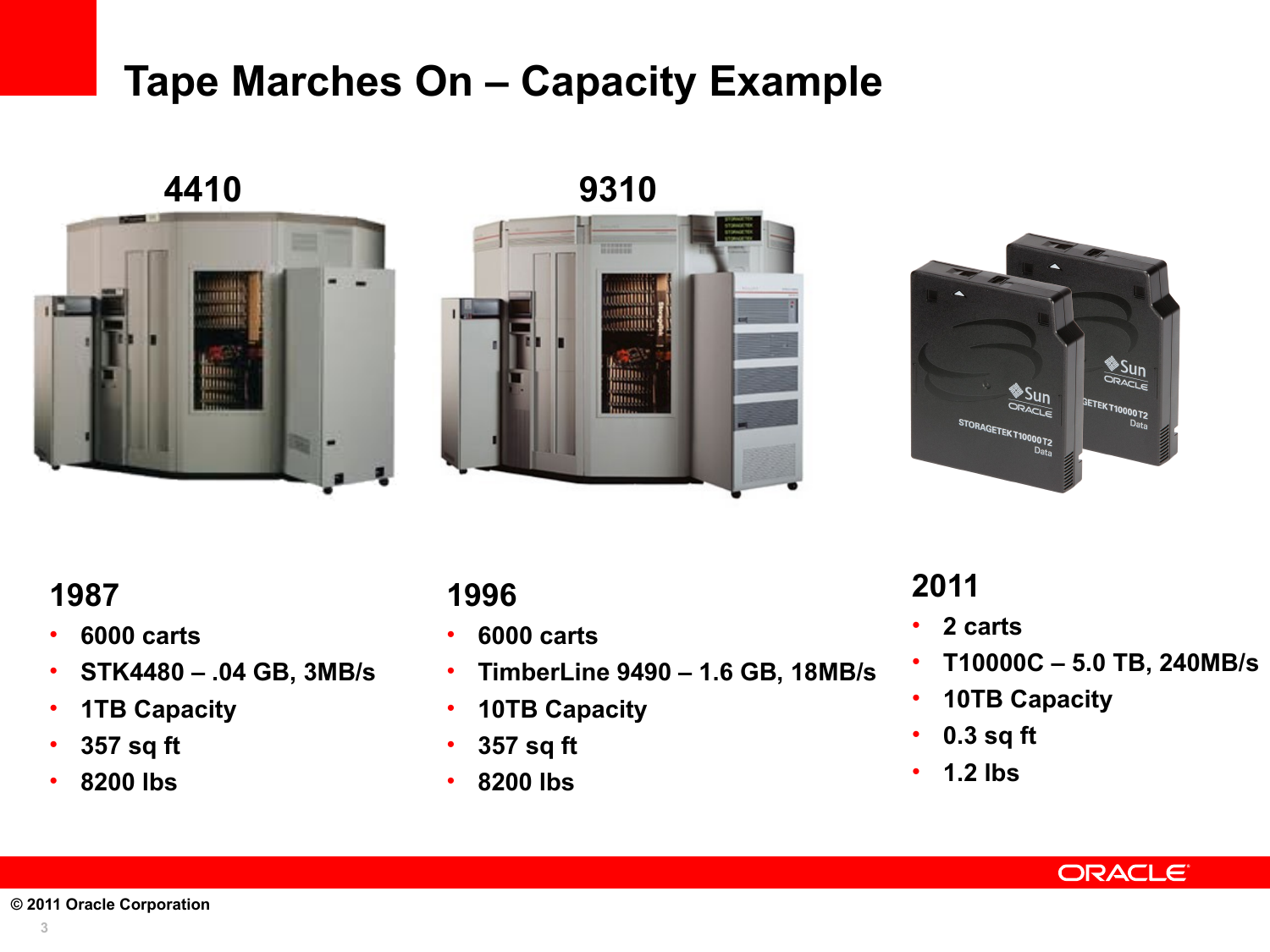#### **Tape Areal Density Trends**



**ORACLE**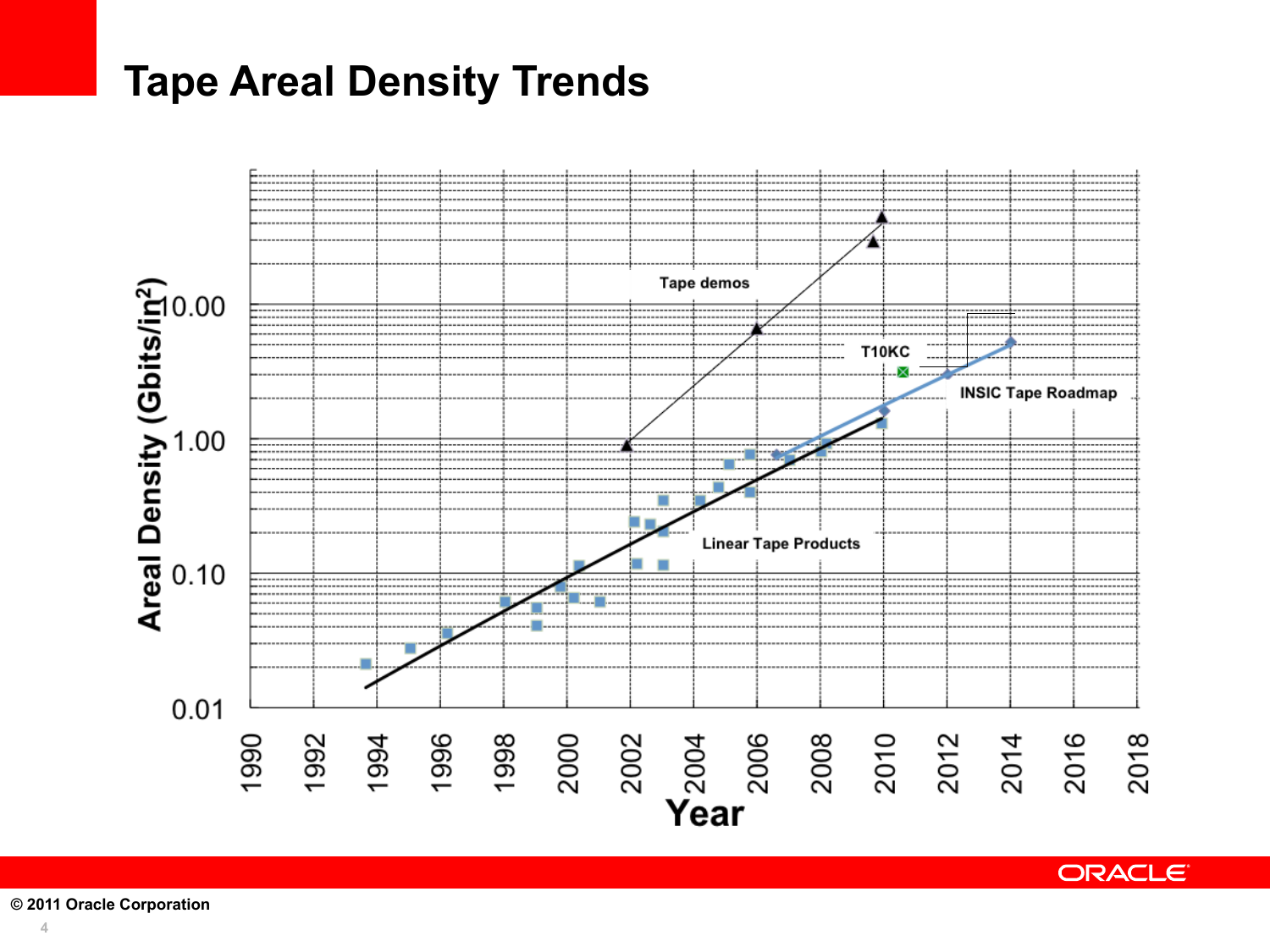## **FLASH Update**









**ORACLE**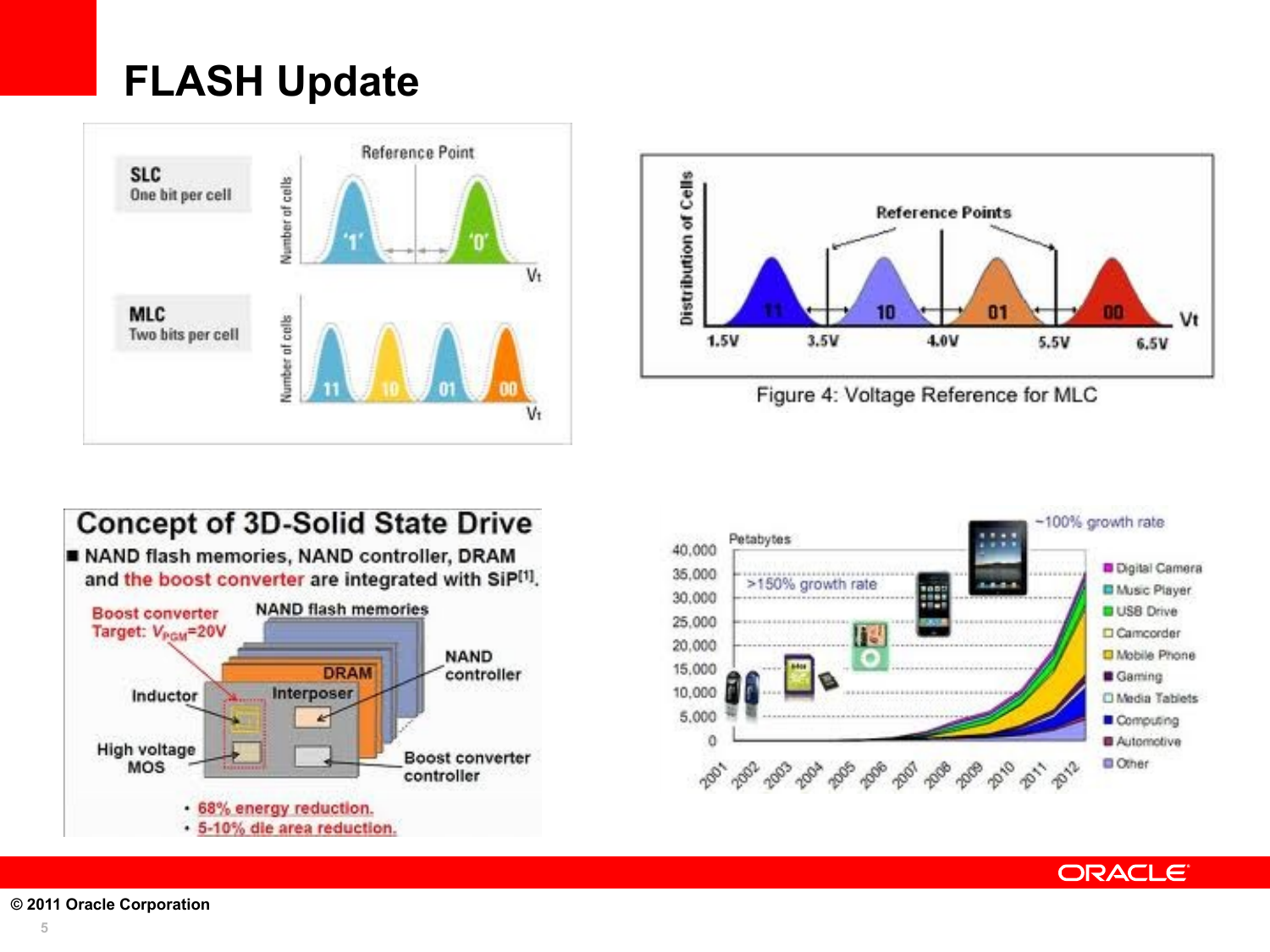#### **Technology Component Price/GB Projections**



**© 2011 Oracle Corporation**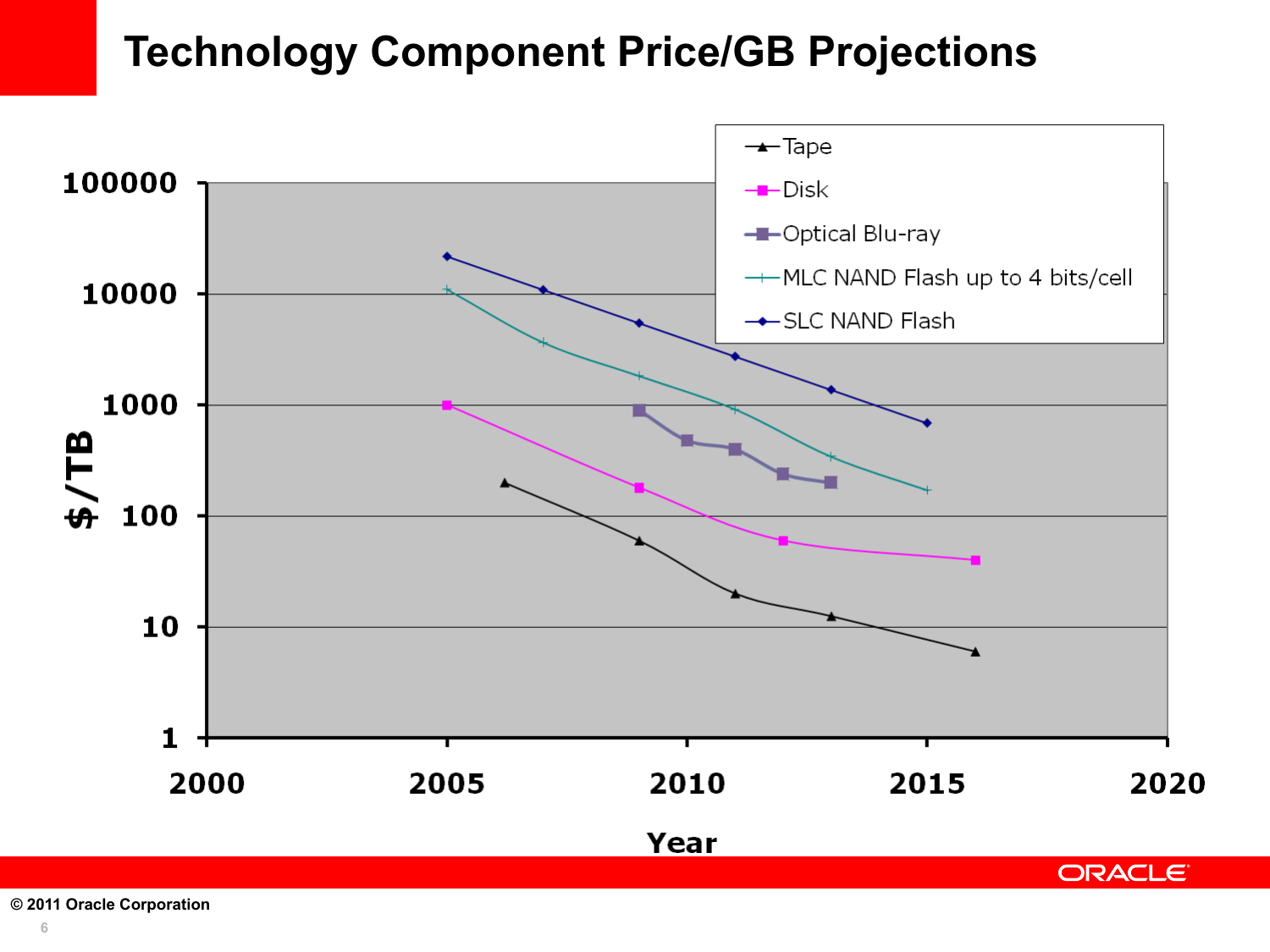## **Next-Generation Storage**

#### **Major trends shape new storage**

- Storage De-capitalization
- Flash storage
- Faster CPUs
- Storage optimization
	- Consolidation
	- Virtualization

#### **Integrated Services**

- Intelligent Data Management
	- Data indexing
	- QoS
- Global Namespace
- Archiving
- Single Vendor





**7**